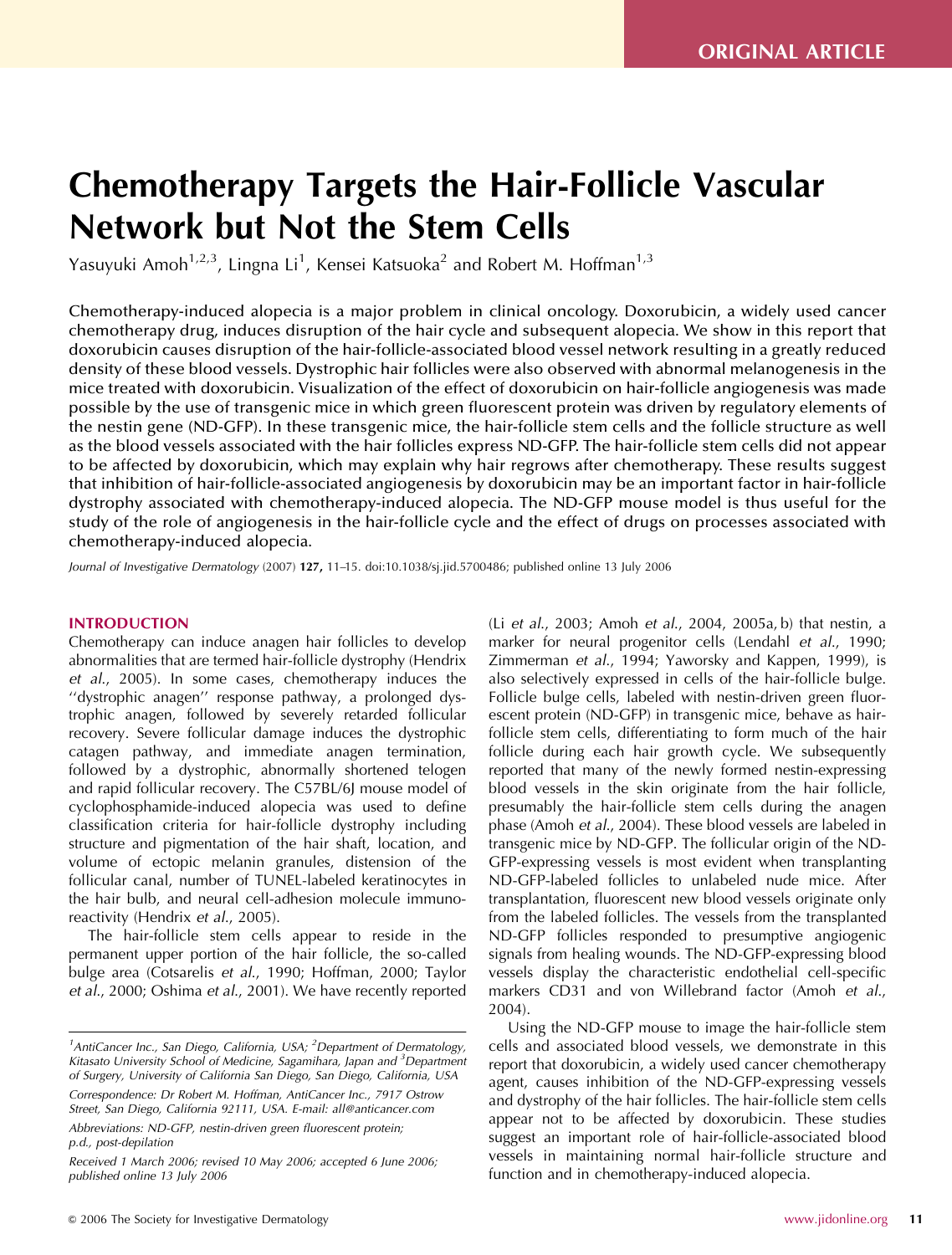# Y Amoh et al.

Chemotherapy and Hair-Follicle Vascular Network

## RESULTS

# Visualization of angiogenesis associated with hair-follicle cycling in ND-GFP-transgenic mice

Before depilation (telogen), the ND-GFP-expressing cells were located in the follicular bulge area and blood vessel network. The blood vessel network interconnected hair follicles via their bulge area (Figure 1b). At day 6 postdepilation (p.d.) (middle anagen), ND-GFP-expressing outerroot sheath cells were growing from ND-GFP-expressing cells located in the follicular bulge area. The ND-GFP-expressing nascent blood vessel network became more extensive in the lower part of the hair follicular bulge area (Figure 1c). At day 12 p.d. (late anagen), the ND-GFP-expressing cells were located in the follicular bulge area, outer-root sheath, and hair-follicle blood vessel network (Figure 1d). At day 18 p.d. (catagen), the ND-GFP-expressing cells were located in the follicular bulge area, outer-root sheath, and blood vessel network. The ND-GFP-expressing outer-root sheath cells were undergoing regression and degeneration, and the ND-GFP-expressing blood vessel network diminished (Figure 1e). Immunohistochemical staining showed that CD31 and GFP fluorescence colocalized in the ND-GFP-expressing blood vessels (Figure 2).

The ND-GFP-expressing blood vessel total length in the lower part of hair-follicle bulge was significantly longer at day 6, 12, and 18 p.d. (middle and late anagen, and catagen) than in telogen. The ND-GFP-expressing blood vessel length in the upper part of the hair-follicle bulge in anagen and catagen phase was comparable to that in telogen.

| Vessel density in the<br>upper part of follicle $(mm/mm2)$ | Vessel density in the<br>lower part of follicle $(mm/mm2)$ |
|------------------------------------------------------------|------------------------------------------------------------|
| Day 0 $(0.68 \pm 0.08)$                                    | Day 0 $(0.48 \pm 0.05)$                                    |
| Day 3 $(0.66 \pm 0.14)$                                    | Day 3 $(0.51 \pm 0.06)$                                    |
| Day 6 $(0.78 \pm 0.15)$                                    | Day 6 $(0.83 \pm 0.11)$                                    |
| Day 12 $(0.58 \pm 0.09)$                                   | Day 12 $(1.16 \pm 0.17)$                                   |
| Day 18 $(0.55 \pm 0.08)$                                   | Day 18 $(0.69 \pm 0.07)$                                   |
| Day 30 $(0.72 \pm 0.1)$                                    | Day 30 $(0.57 \pm 0.11)$                                   |
| The data represent the mean values $\pm$ SD.               |                                                            |

The growth of blood vessels in the lower part of the hair-follicle bulge following/during anagen was significant compared to telogen  $(P>0.001)$  (Figure 3).

# Doxorubicin causes inhibition of hair-follicle-associated blood vessel growth

Dystrophic hair follicles and melanin clumps in the mice treated with doxorubicin were noted in fresh tissue samples by day 7 p.d. (Figure 4a and b). Weak ND-GFP fluorescence was observed in the outer-root sheath (Figure 4c–e). By day 12, dystrophic hair follicles and melanin clumps appeared and ND-GFP fluorescence was no longer observed in the outer-root sheath. Furthermore, the number of ND-GFPexpressing blood vessels in the mice treated with doxorubicin was less than the control mice (Figure 5a and b). Similar observations were made in frozen sections. In contrast, the



Figure 1. Time course of hair-follicle blood vessel network development during the hair cycle. (a) Schematic of dorsal skin hair follicles showing the location of ND-GFP-expressing cells at each stage of the hair-growth cycle. (b–e) The dorsal skin samples were directly observed by fluorescence microscopy with epidermis up and dermis down in ND-GFP-transgenic mice at each stage of the hair-growth cycle. White arrowheads, white dashed areas: ND-GFP-expressing hair follicular bulge area. Red arrowheads: ND-GFP-expressing blood vessels. Yellow arrowheads: ND-GFP-expressing outer-root sheath. The ND-GFPexpressing blood vessel network (red arrowheads) interconnected with the hair follicular bulge area (white arrowheads, white dashed areas). (b) Note: the hair shafts often displayed auto-fluorescence (asterisk). Bar =  $100 \mu m$ .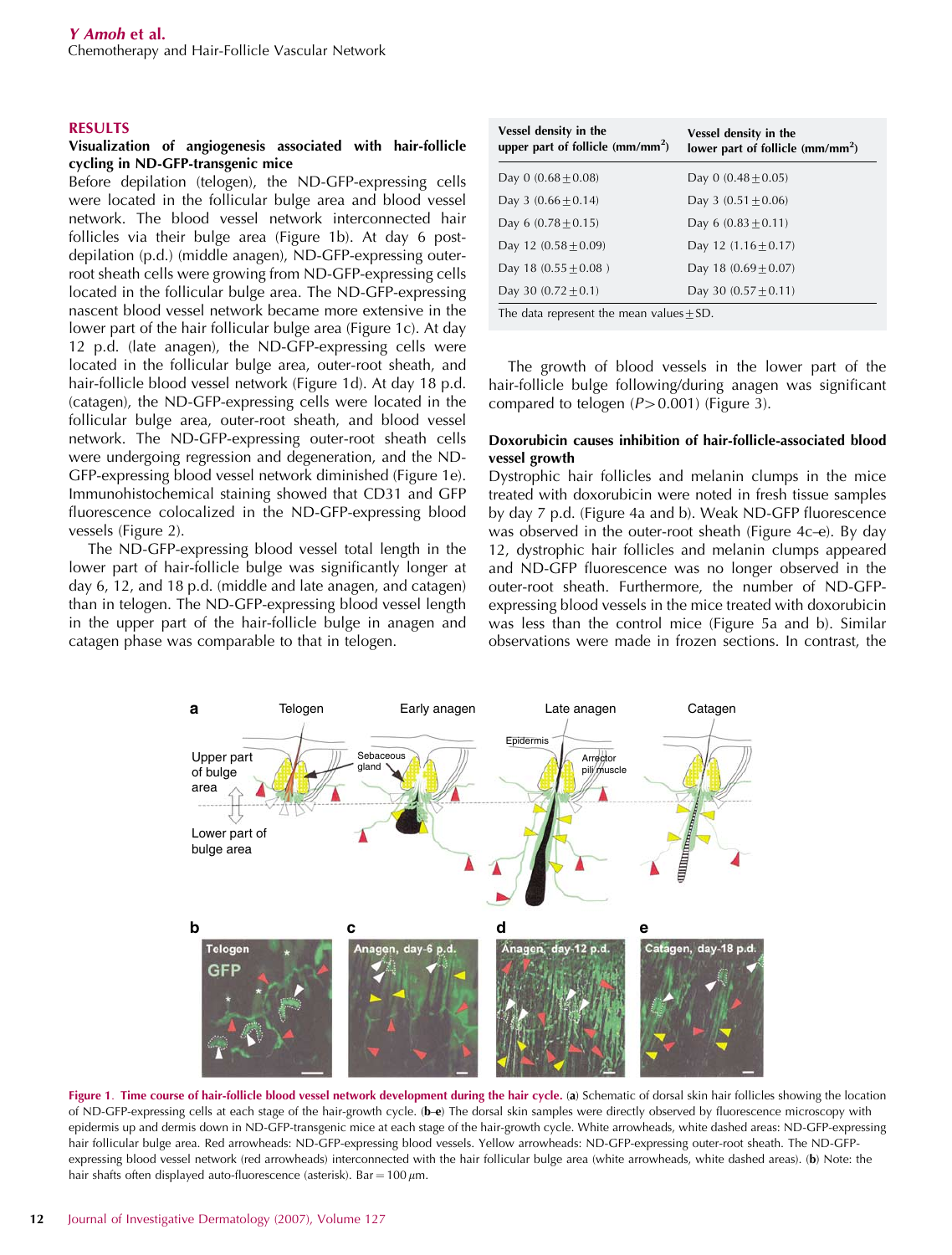

Figure 2. Immunohistochemical staining. CD31 was detected in frozen sections with the anti-rat Ig horseradish peroxidase detection kit (BD Pharmingen, San Diego, CA) following the instructions from the manufacturer. The primary antibody was CD31 mAb (1:50) (CBL1337) (Chemicon, Temecula, CA). Substrate-chromogen 3,3'-diaminobenzidine staining was used for antigen staining. The frozen sections were stained with propidium iodide (Sigma-Aldrich Inc., St Louis, MO) (5  $\mu$ g/ml in phosphate-buffered saline). After this, the frozen sections were used for immunohistochemical staining. Red arrows indicated the presence of CD31, which colocalizes with ND-GFP fluorescence. Bar =  $100 \mu m$ .



Figure 3. ND-GFP-expressing blood vessel density during the hair cycle. The skin samples were excised from dorsal skin before depilation (telogen) and at day 3 (early anagen), day 6 (middle anagen), day 12 (late anagen), day 18 (catagen), and day 30 (telogen) p.d. The frozen skin sections were used for measuring the length of ND-GFP-expressing blood vessels. At least five fields were examined for each section, derived from three differential mice per hair cycle stage. The data represent the mean values $\pm$ SD. \*P<0.001, significant compared with the results obtained before depilation (telogen).

hair follicle stem cells appeared not to be affected by doxorubicin.

The ND-GFP-expressing blood vessel total length in the lower part of hair-follicle bulge was significantly shorter in the mice treated with doxorubicin than in the control mice treated with NaCl. The ND-GFP-expressing blood vessel length in the upper part of hair-follicle bulge in the mice treated with doxorubicin was comparable to the control mice treated with NaCl. The ND-GFP-expressing blood vessel density in the upper part of the hair-follicle bulge area in doxorubicin-treated mice was 0.59 ( $\pm$ 0.15) and in NaCltreated mice 0.58 ( $\pm$ 0.09). The ND-GFP-expressing blood



Figure 4. Effect of doxorubicin on the hair follicle and hair-follicle blood vessel network. (a and b) Dorsal skin samples were directly observed by light microscopy with epidermis up and dermis down in ND-GFP-transgenic mice. (a) At day 7 p.d., note the dystrophic hair follicles and the melanin clumps in the mice treated with doxorubicin. (b) Hair follicles in the control mice. Note the normal structure of the hair follicles. The dorsal skin samples were directly observed by fluorescence microscopy with epidermis up and dermis down in ND-GFP-transgenic mice. (c and d) At day 7 p.d., note the weak ND-GFP fluorescence in the outer-root sheath (yellow arrowheads) and the unaffected ND-GFP-expressing stem cells in the hair-follicle bulge area (white arrowheads, white dashed areas). Note the dystrophic hair follicle and the melanin clumps (blue arrowheads) in the mice treated with doxorubicin. (e) Normal hair follicle fluorescence, from control mice. Note the normal structure of the hair follicles, the ND-GFP-expressing stem cells in the hair-follicle bulge area (white arrowheads, white dashed areas), the ND-GFP-expressing outer-root sheath (yellow arrowheads), and ND-GFP-expressing blood vessels (red arrowheads). Bar =  $100 \mu m$ .



Figure 5. Dystrophic hair follicles and melanin clumping in doxorubicintreated mice. The dorsal skin samples from ND-GFP transgenic mice were directly observed by fluorescence microscopy with epidermis up and dermis down. (a) At day 12 p.d., note the dystrophic hair follicles and the melanin clumps (blue arrowheads), and the lack of ND-GFP fluorescence in the outer-root sheath in the mice treated with doxorubicin. The number of ND-GFP-expressing blood vessels (red arrowheads) in the mice treated with (a) doxorubicin was much less than (b) the control mice. The hair-follicle stem cells in the bulge area were not affected by doxorubicin (white arrowheads, white dashed areas). Bar =  $100 \mu m$ .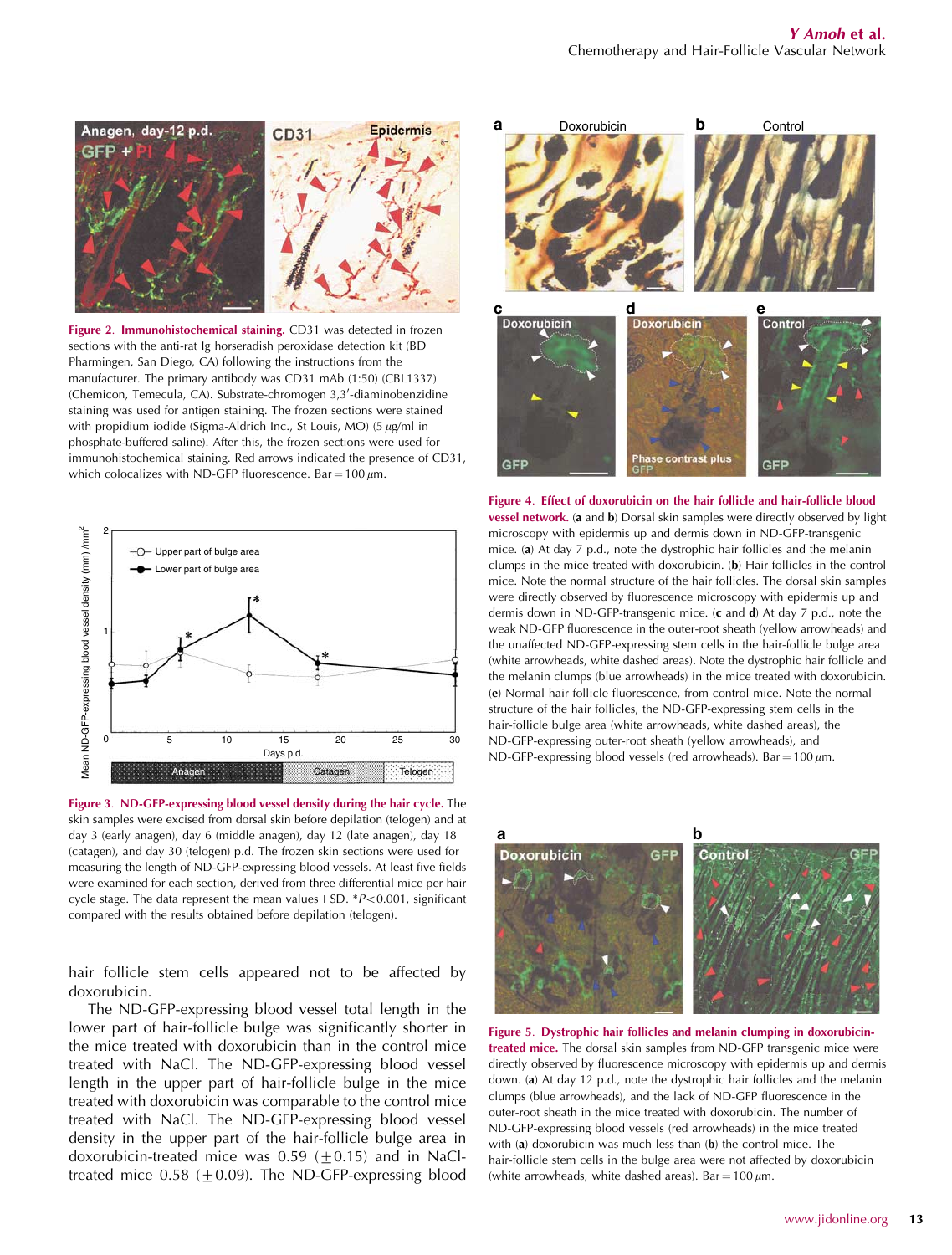![](_page_3_Figure_1.jpeg)

Figure 6. Effect of doxorubicin on ND-GFP-expressing blood vessel density. The ND-GFP-expressing blood vessel length in the lower part of hair-follicle bulge was significantly shorter in the mice treated with doxorubicin than in the control mice treated with NaCl. The ND-GFP-expressing blood vessel length in the upper part of hair-follicle bulge in the mice treated with doxorubicin was comparable to the control mice treated with NaCl. At least five fields were examined for each section, derived from three different mice. Treatment started 12 days p.d. The data represent the mean values  $+$  SD  $(*P<0.001)$ . The results of inhibition of vessel length in the lower part of the follicle by doxorubicin were significant compared to the control mice treated with NaCl.

vessel density in the lower part of hair-follicle bulge area in doxorubicin-treated mice was 0.56 ( $\pm$ 0.08) and in NaCltreated mice 1.16 ( $\pm$ 0.18). The data represent the mean values + SD ( $P$ <0.001) (Figure 6).

Frozen sections for TUNEL staining were made from the skin from mice treated with doxorubicin. We could observe apoptotic cells in sebaceous glands. However, we did not observe apoptotic cells in the ND-GFP-expressing dermal blood vessels of the mice treated with doxorubicin.

Furthermore, the ND-GFP-expressing blood vessel density in the upper part of hair-follicle bulge in the mice treated with doxorubicin was comparable to the control mice treated with NaCl (Figure 6). Most importantly, the ND-GFP-expressing blood vessel density in the lower part of hair-follicle bulge was significantly shorter in the mice treated with doxorubicin than in the control mice treated with NaCl (Figure 5). Thus, it appears that doxorubicin does not cause apoptosis in ND-GFP-expressing blood vessels but inhibits the growth of the ND-GFP-expressing blood vessels in the lower part of hair-follicle bulge.

# DISCUSSION

Mecklenburg et al. (2000) showed that synchronized hairfollicle cycling in adolescent C57BL/6 mice is associated with substantial angiogenesis. Mecklenburg et al. (2000) also observed that inhibiting angiogenesis with a fumagillin derivative inhibits experimentally induced anagen development in these mice. Yano et al. (2001) observed perifollicular vascularization during the induced adult hair cycle and postnatal hair development. No endothelial proliferation was observed during catagen and telogen (Yano et al., 2001).

Our previous observation suggests that hair-follicle stem cells can form blood vessels that form a dermal interfollicular microvasculature network (Li et al., 2003; Amoh et al., 2004). In the present study, we visualized the formation of the inter-follicular microvasculature network during hairfollicle cycling using ND-GFP-expressing transgenic mice. The length of ND-GFP-expressing blood vessels increased during depilation-induced anagen development.

Doxorubicin induces disruption of the hair cycle and subsequent alopecia in the ND-GFP model. We showed that doxorubicin caused inhibition of blood vessel growth as well as inhibition of the ND-GFP-expressing outer-root sheath cells. Dystrophic hair follicles were observed in different hair cycle stages. The fact that the hair follicle stem cells were unaffected by doxorubicin may explain why hair grows back after chemotherapy.

These results suggest that doxorubicin causes inhibition of hair-follicle-associated angiogenesis and that this inhibition may play a major role in chemotherapy-induced dystrophy and alopecia. On the other hand, the hair-follicle-derived blood vessels also vascularize tumors implanted in the skin, and this process is also inhibited by doxorubicin (Amoh et al., 2005a, c). This mouse model is useful for the study of the role of angiogenesis in the hair-follicle cycle as well as in tumors and the effect of chemotherapy drugs on these processes. The model can be used to determine if specific agents, selectively delivered to the hair follicle (Li and Hoffman, 1995), can accelerate the effects of chemotherapy on hair-follicle angiogenesis and associated dystrophy while still allowing tumor angiogenesis to be inhibited.

# MATERIALS AND METHODS

#### ND-GFP-transgenic mice

Transgenic mice carrying GFP under the control of the nestin second-intron enhancer were used in this study (ND-GFP mice) (Hoffman, 2000; Mecklenburg et al., 2000; Yano et al., 2001; Amoh et al., 2004). ND-GFP-transgenic mice were originally obtained from Dr G Enikolopov, Cold Spring Harbor Laboratory, Cold Spring Harbor, NY) (Mignone et al., 2004).

#### Visualization of nestin expression during the hair cycle

ND-GFP mice, with almost exclusively telogen hair follicles, were anesthetized with tribromoethanol (intraperitoneal injection of 0.2 ml per 10 g of body weight of a 1.2% solution) (Amoh et al., 2004). The mice were depilated with a hot mixture of rosin and beeswax to induce anagen. Skin samples were excised from the dorsal area under anesthesia before depilation (telogen) and at 48 hours, 72 hours, day-6 (middle anagen), day-12 (late anagen), day-18 (catagen) and at day-30 (telogen). The skin samples were divided into two parts, one for fluorescence microscopy and the other for frozen sections. The samples for frozen sections were embedded in tissue-freezing embedding medium and frozen at  $-80^{\circ}$ C overnight. Frozen sections 10  $\mu$ m thick were cut with a CM1850 cryostat (Leica, Deerfield, IL) and were air-dried.